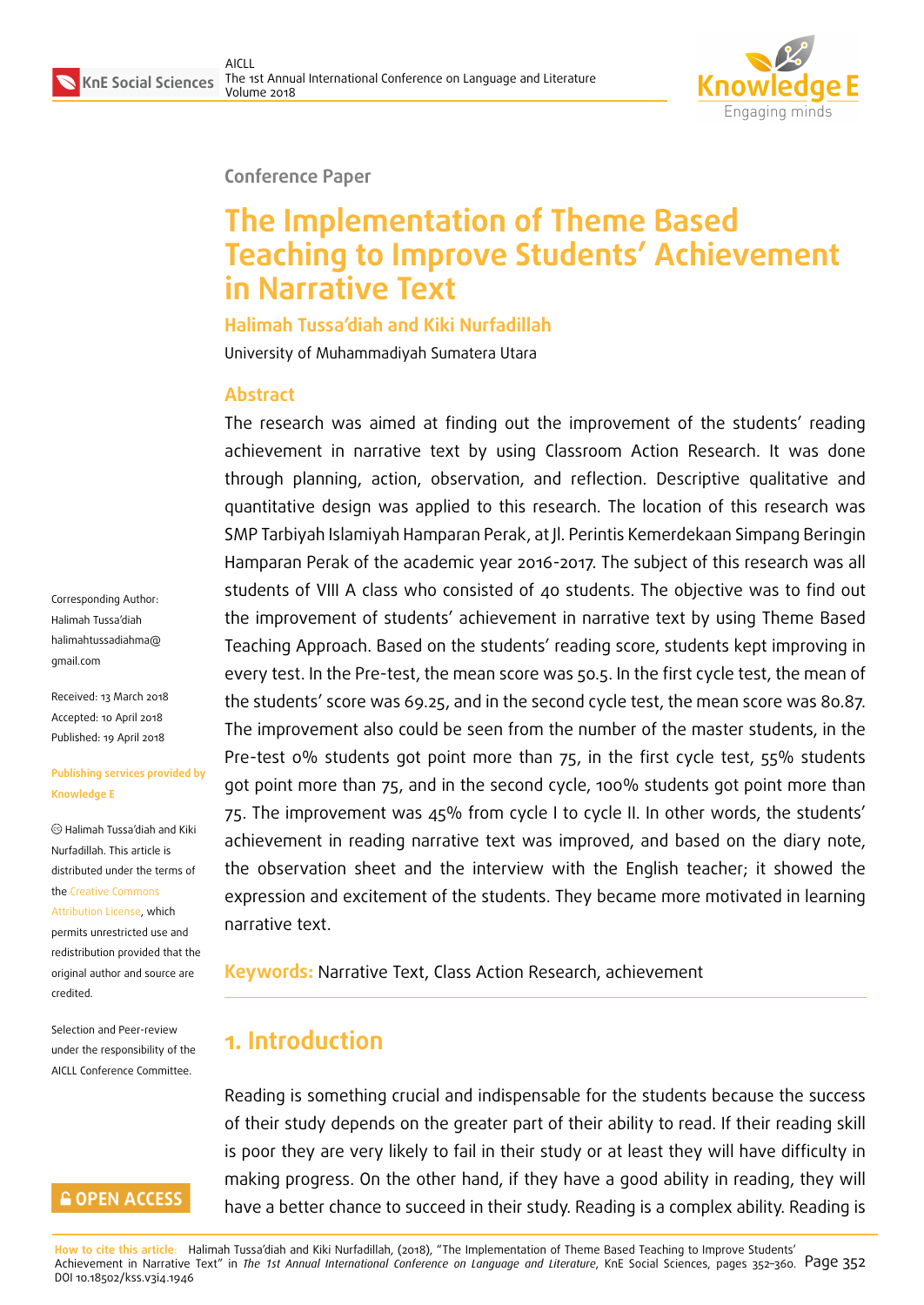not the activity at the symbols of written simply. The various capabilities are developed by a reader, so he will be able to understand the reading material. Reading activities are also an activity that is active speaking receptive [8]. For students, reading is not only a role in the subject learned. But reading is also a role in knowing the various kinds of advances in science and technology continue to grow. Through reading, advancement of science and technology can be known and u[nd](#page-8-0)erstood before it can be applied. By reading, the students will get much information from the text which they read. From those texts, they provide new story and experience for the students especially in narrative text. By reading narrative text, it provides the students by entertaining and telling with a true experience or an imaginary one.

Based on the researcher's observation, the students' report mark and the interview with the English teacher, there were some difficulties faced by the students of the VIII A class of SMP Tarbiyah Islamiyah Hamparan Perak in learning narrative text. The students had lack of vocabulary, they did not know the meaning of the sentences, they were unable to find and remember the sentences which contained important information. They also could not answer the exercises given. Besides that, the teacher always used the same method of teaching. This condition made them feel bored, and as the result most of them had the score under the criteria of minimum completeness (KKM).

Therefore, based on the description above, the researcher was interested in solving the problems by implementing Theme Based Teaching approach on students' achievement in narrative text.

## **2. The Formulation of the Problem**

The formulations of the problems were given as follows:

- 1. Was there any improvement on students' achievement in reading narrative text by using Theme Based Teaching Approach?
- 2. What was the percentage of the students' achievement in reading narrative text by using Theme Based Teaching Approach?

# **3. The Objective of the Research**

Based on the research problem, the objectives of the research were given as follows:

1. To find out the improvement on students' achievement in reading narrative text by using Theme-Based Teaching Approach.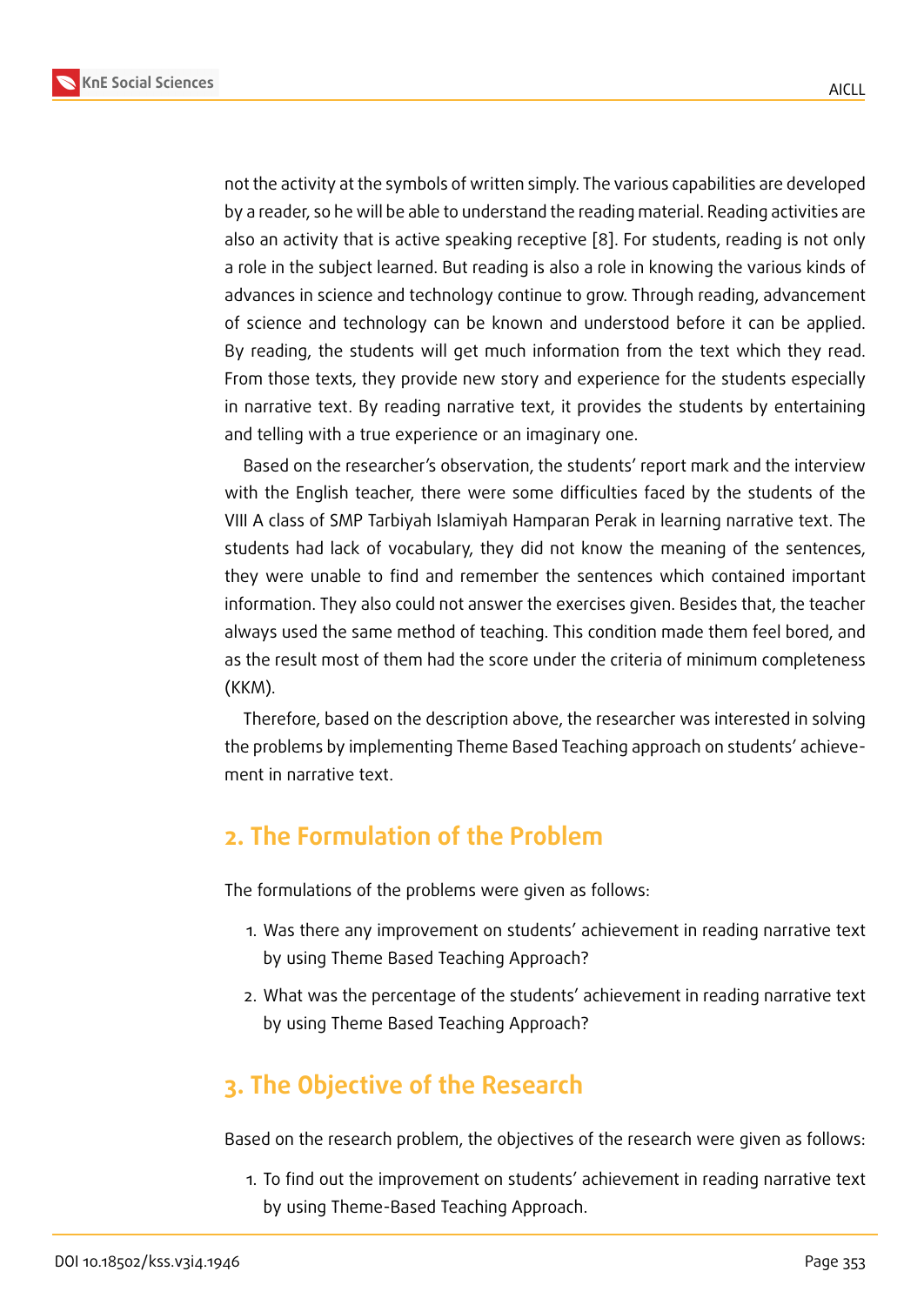2. To find out the percentage of the students' achievement in reading narrative text by using Theme Based Teaching Approach.

# **4. The Significance of the Study**

1. Theoretical

Theoretically, the finding of the research was expected to enhance the theories of reading skill especially in narrative text and gave easier and interesting way through implementing Theme Based Teaching Approach.

- 2. Practical
	- a. The teacher, to give information to the teacher about how to improve students' achievement in reading narrative text by using Theme-Based Teaching Approach.
	- b. The students, to add their knowledge to improve their reading skill especially in narrative text.
	- c. The readers, especially the candidate of English teachers as an input for them in teaching English in the classroom especially in narrative text.

# **5. Literature Review**

### **5.1. Theme-based teaching approach**

One of the subjects that is becoming an issue to deal with the new approach in Curriculum 2013 is by creating learning activities through Theme-Based Teaching. It means that, the process of teaching and learning is presented based on the themes that will be expanded to other subjects. Some experts describe Theme-Based as an approach to language teaching in which the whole course is structured around certain themes or topics (Brinton at al., 2001 as cited in Yang, 2009). Theme-Based teaching (also termed theme – based instruction or topic-based teaching) is one of the approaches with the broader model of content-based instruction (CBI) in which the emphasis is on exposing students to a "highly contextualized" second language environment by using the subject matter as the content of language learning [11]. In a theme-based course, different teaching activities are integrated by their content, the teaching of different skills areas is incorporated into the theme [6], and "the theme or topic acts as a connecting thread" [7]. The rationale for this thematic approach to ["av](#page-8-1)oid fragmentation and unconnected skill exercises" and a variety of activities are integrated around meaningful content [3].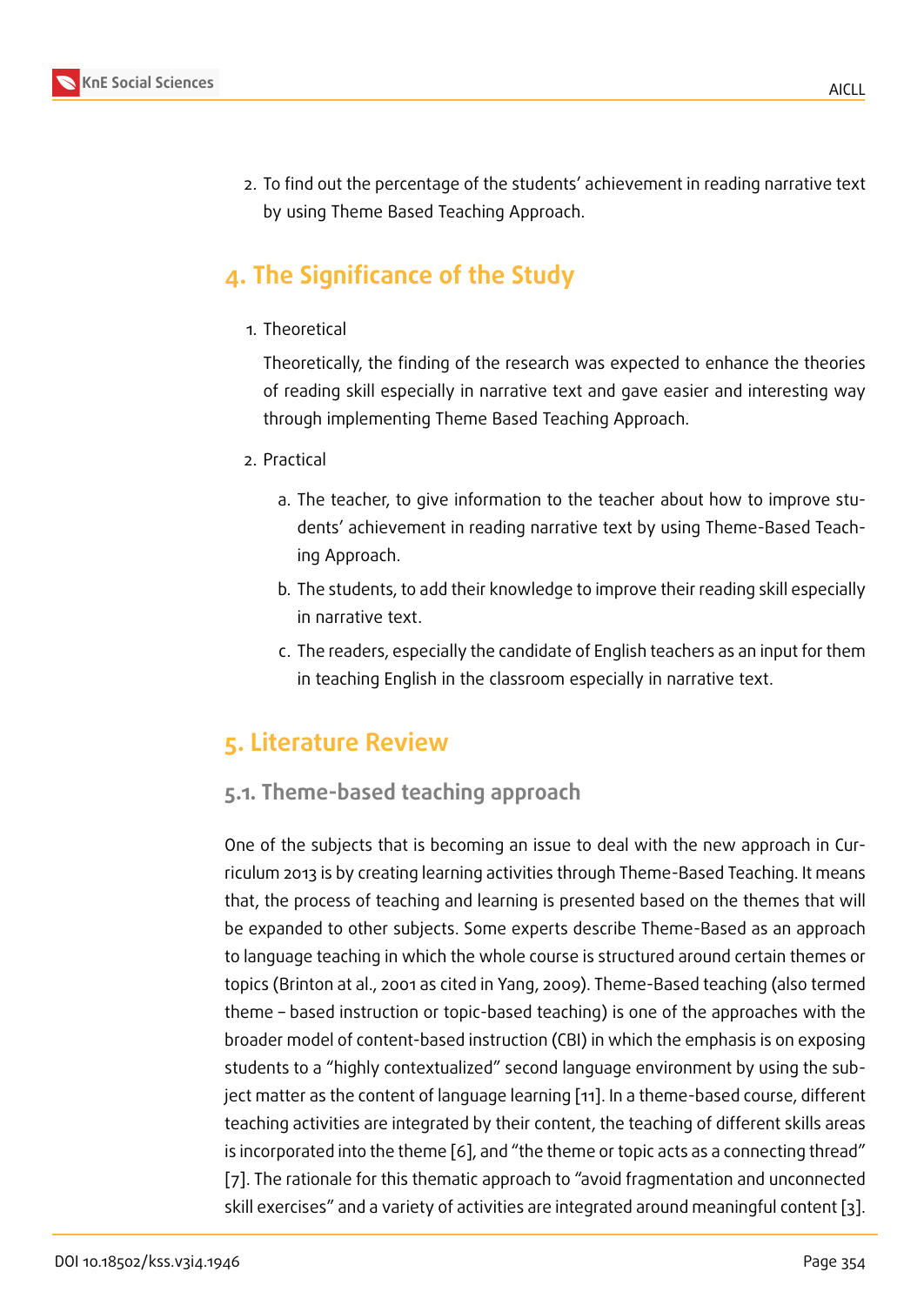It provides learners with motivating and meaningful uses of the language [7]. Other important advantages of Theme – Based Teaching for language learning as suggested by Cameron (2001) include the fact that new vocabulary items can be learned easily, with the theme providing a meaningful context for understanding, and for t[he](#page-8-2) natural use of a wide range of discourse types, both written and spoken.

#### **5.1.1. Using a theme study approach**

Theme Based units are a vehicle for teaching a range of skills and content by integrating curriculum areas around a topic [9]. This method of teaching links curriculum strands and capitalizes on children's interests, creating a sense of purpose and community in the classroom. By building on their interests and life experiences, young people's attitudes, skills and knowledge [a](#page-8-3)re developed in meaningful ways. Inquiry and communication are activated by a desire to know more, resulting in enthusiastic participation in the learning process. The teacher's role is not diminished but changed. The role of the teacher becomes one of coordinator or facilitator, who maintains a sense of the whole picture and a vision of the skills the students need to acquire through classroom activities.

#### **5.1.2. Class themes**

Many teachers plan their classroom programs around themes, integrating curriculum areas into a single unit of study. These units vary in length depending on their sources available and whether or not the study is extended by the students' enthusiasm and interest. The theme may be chosen by the teacher or in collaboration with the students. There are advantages when theme studies are developed by teachers and students together. The students bring innovative ideas, resources and strategies and become committed to the learning process that is driven by their own interests.

#### **5.1.3. Narrative text**

Narrative text is one of English text types in studying reading or writing. Narrative text is a text that tells a story to entertain the readers and the listeners. However, narrative can be written to teach or inform, to change attitude or social opinions and to show the moral of a story [1]. There are five generic structures in constructing a narrative text: orientation; introducing the characters of the story, time and place the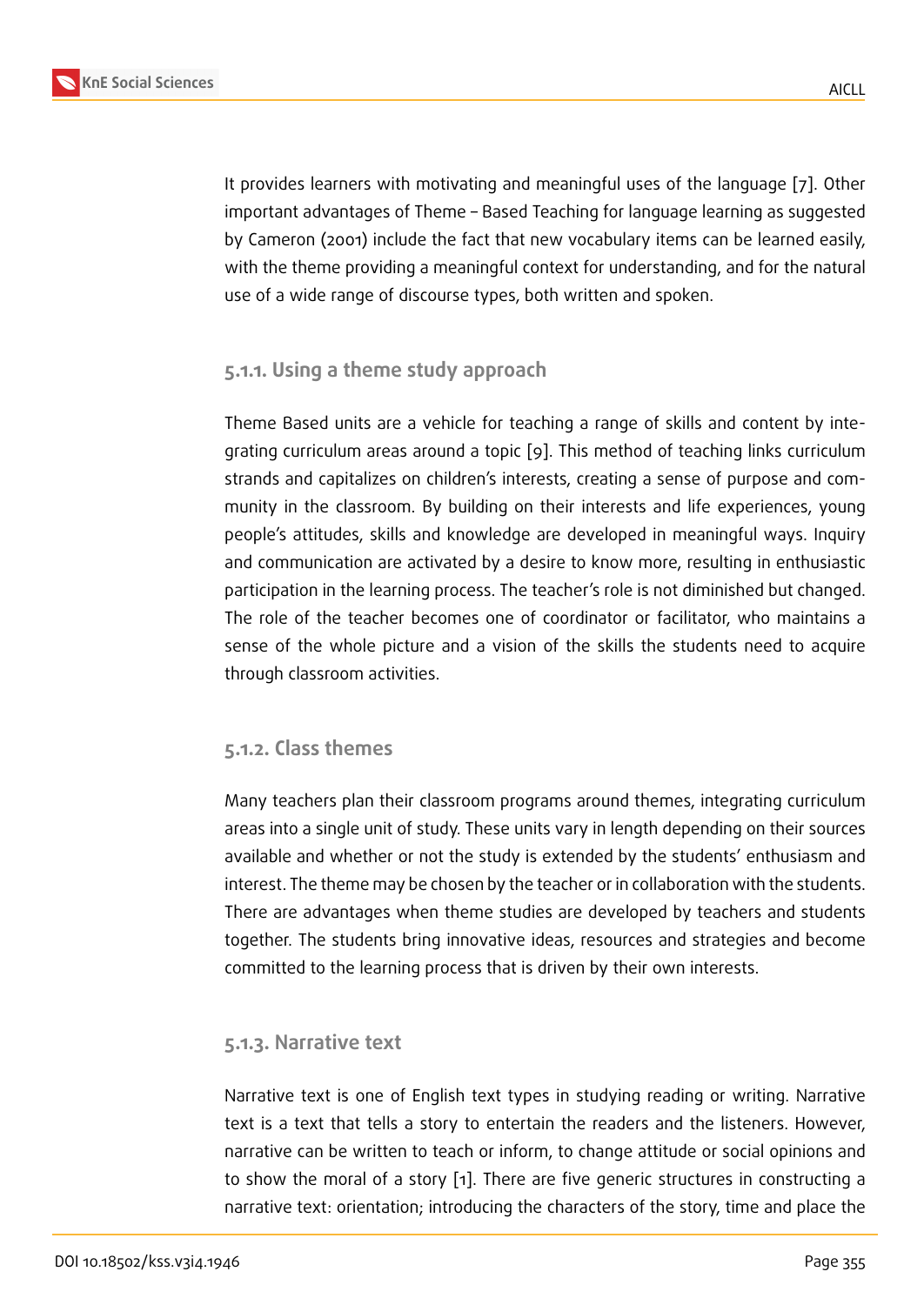

story happened, complication; a series of events in which the main character attempts to solve the problem, resolution; the ending of the story which contains the solution.

## **6. Research Method**

This research would be conducted by using Classroom Action Research. It was aimed to improve students' learning and outcomes of teaching learning process. The subject was the VIII grade students of SMP Tarbiyah Islamiyah Hamparan Perak of the academic year 2016/2017. In this research the problem of the research subject was identified, something was done to resolve the problem, then it was seen how successful their efforts, and if it was not satisfied, the researcher would try back. Therefore, action research was needed to use cycle. Every cycle consisted of four steps; namely planning, action, observation, and reflection and in each cycle consisted of two meetings (cycle I and II consisted of planning, action, observation and reflection). Cycle II was done if the mean score of the first cycle was not satisfying. This cycle was needed if the previous mean score did not fulfill the criteria of minimum completeness (KKM). The II cycle consisted of the same four phases like in cycle I, but there was the improvement in doing the action based on the weakness found in the cycle I. In this research, the researcher applied qualitative and quantitative data, in qualitative data, it was analyzed from the observation sheet and the interview sheet to describe the implementation of Theme Based Teaching Approach in reading narrative text. The researcher applied quantitative data which meant that the data were taken from the students reading narrative text. The score was used to analyze the improvement of the students' skill. To know the mean of the students' score of each cycle, Arikunto's formula (2006) was used:

$$
X = \frac{\sum x}{N}
$$

Where:

X = class mean score

 $\Sigma$ x = total score

N = the total number of student

To categorize the number of the master students, the researcher calculated it by using this formula:

$$
P = \frac{R}{T} \times 100\%
$$

Where:

P = percentage of students getting score 75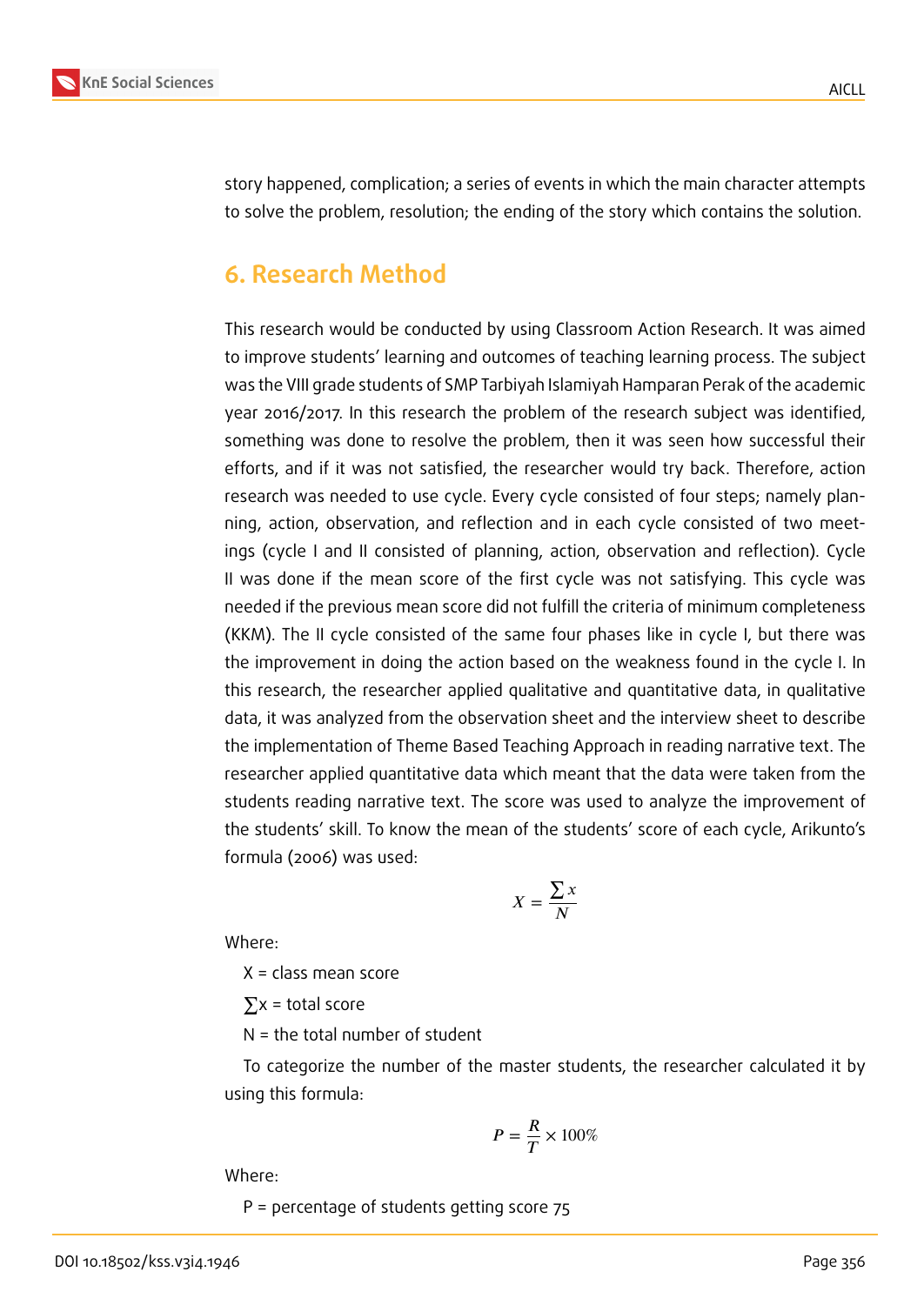

R = number of students getting score 75 T = the total number of students taking the test The category of scoring: 90% - 100% = Very Good 65% - 79% = Enough 0% - 54 = Bad 80% - 89% = Good 55% - 64% = Less

# **7. Discussion**

#### **7.1. The data**

This research was conducted in one class which consisted of 40 students during the cycles of Class Action Research. It was accomplished in two cycles. Each cycle was conducted in two meetings. Before conducting Post test in the first cycle, the researcher did Pre-test to measure the students' achievement in reading narrative text. The researcher gave multiple choice test which consisted of 20 questions in each test. The data of students' score in Pre-test, Post-test I, and Post-test II could be seen as below:

| Names of Test | Test I (Pre-test) | Test II (Post-test I) | Test III (Post-test II) |
|---------------|-------------------|-----------------------|-------------------------|
| Lowest Score  | 25                | 50                    | 75                      |
| Highest Score | 70                | 80                    | 95                      |
|               | 50.5              | 69.25                 | 80.87                   |
|               | 40                | 40                    | 40                      |

Table 1: The Comparison Score of Test I, Test II and Test III.

The data of students who passed the criteria of minimum completeness (KKM):

Table 2: The Result of Students' Score in Pre-test, Post-test I and Post-test II.

| No. | Criteria | Score    |    | Pre-test Post-test L | Post-test II |
|-----|----------|----------|----|----------------------|--------------|
|     | Passed   | 75-100   |    | 22                   | 40           |
|     | Failed   | $0 - 74$ | 40 | 18                   |              |

### **7.2. Data analysis**

The form of the research result involved qualitative and quantitative data. The qualitative data was taken from the observation sheet, the interview, and the diary note. The quantitative data was taken from students' score in the multiple choice test. In the observation, the focus was placed on the situation of the teaching learning process in which Theme Based Teaching was applied. The Interview was conducted to get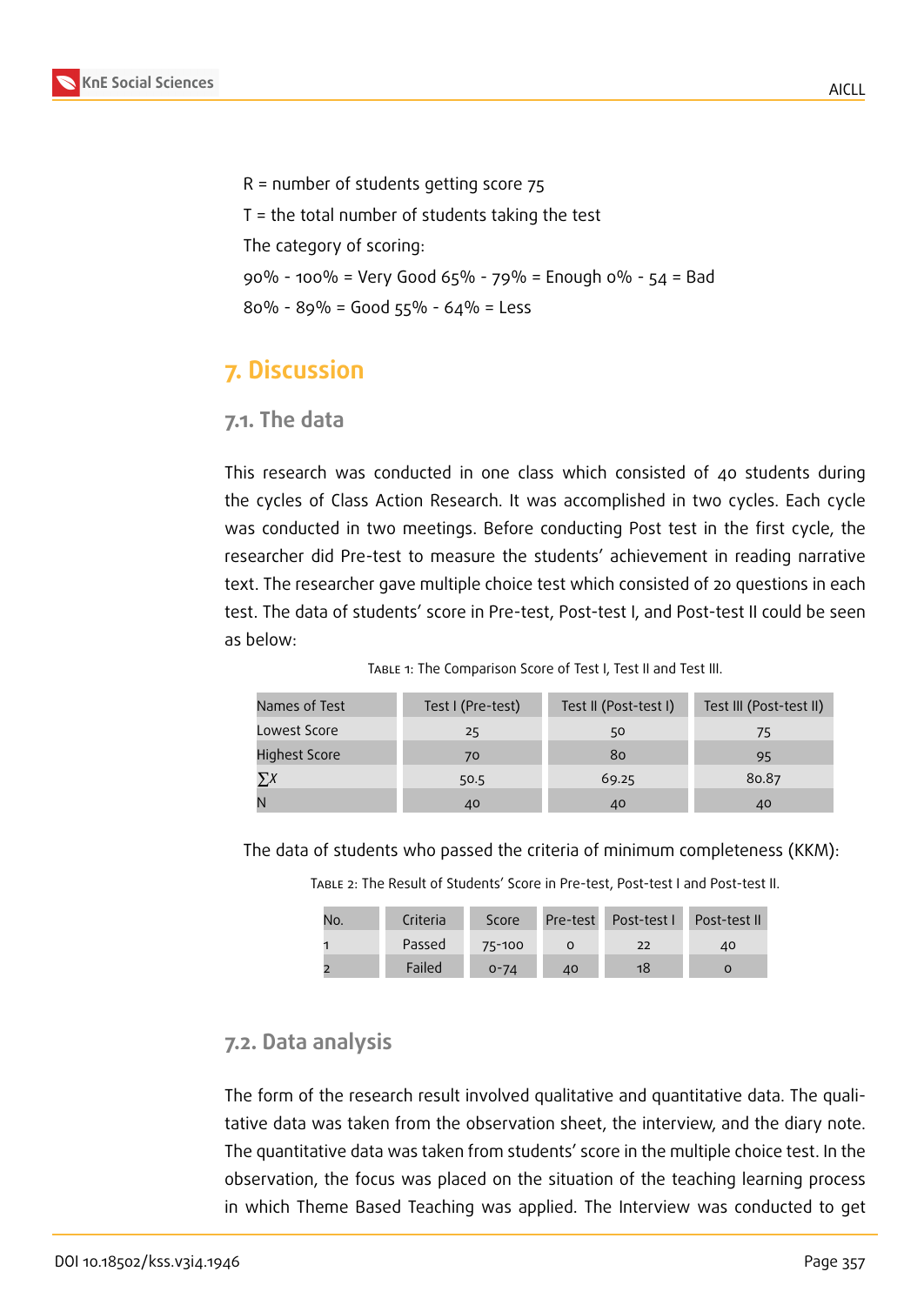

information about students' interest in reading. In the diary note, the researcher noted in the I meeting in cycle I, the students had less interest in learning reading. The students' achievement in reading narrative was low in the class (50.5), with the lowest score 25 dan the highest score was 70. From the I test, it was found that no students could get score 75 or above. It meant that they felt difficult to understand the text but in the II meeting, by applying Theme Based Teaching, all students could understand what they were studying. After giving the explanation about narrative text, they were given the task to be discussed in the group. They worked cooperatively but some of the students did not pay any attention. Based on the reflection in the I cycle, it was found that the II cycle had to be conducted. In the cycle II (Post-test I) their score was 69.25, 22 students got score up to 75 points, with the lowest score 50 and the highest score was 80. The researcher gave motivation and review about implementing Theme Based Teaching Approach. The students listened seriously and asked some questions. Their score was improved 80.87 in Post-test II. All students got points up to 75 with the lowest score was 75 and the highest score was 95. The percentage of the students' score also added from test to test (0%, 55%, and 100%). In the last meeting, the students were motivated, felt more enjoyable and interested in learning reading by implementing Theme Based Teaching. The students' score had been improved and all of them passed the criteria of minimum completeness (KKM). The improvement could be seen below:



Chart 1: Diagram of Pre-test, Post-test Cycle I, and Post-test Cycle II.



Chart 2: Diagram of Students' Reading Score in Percentage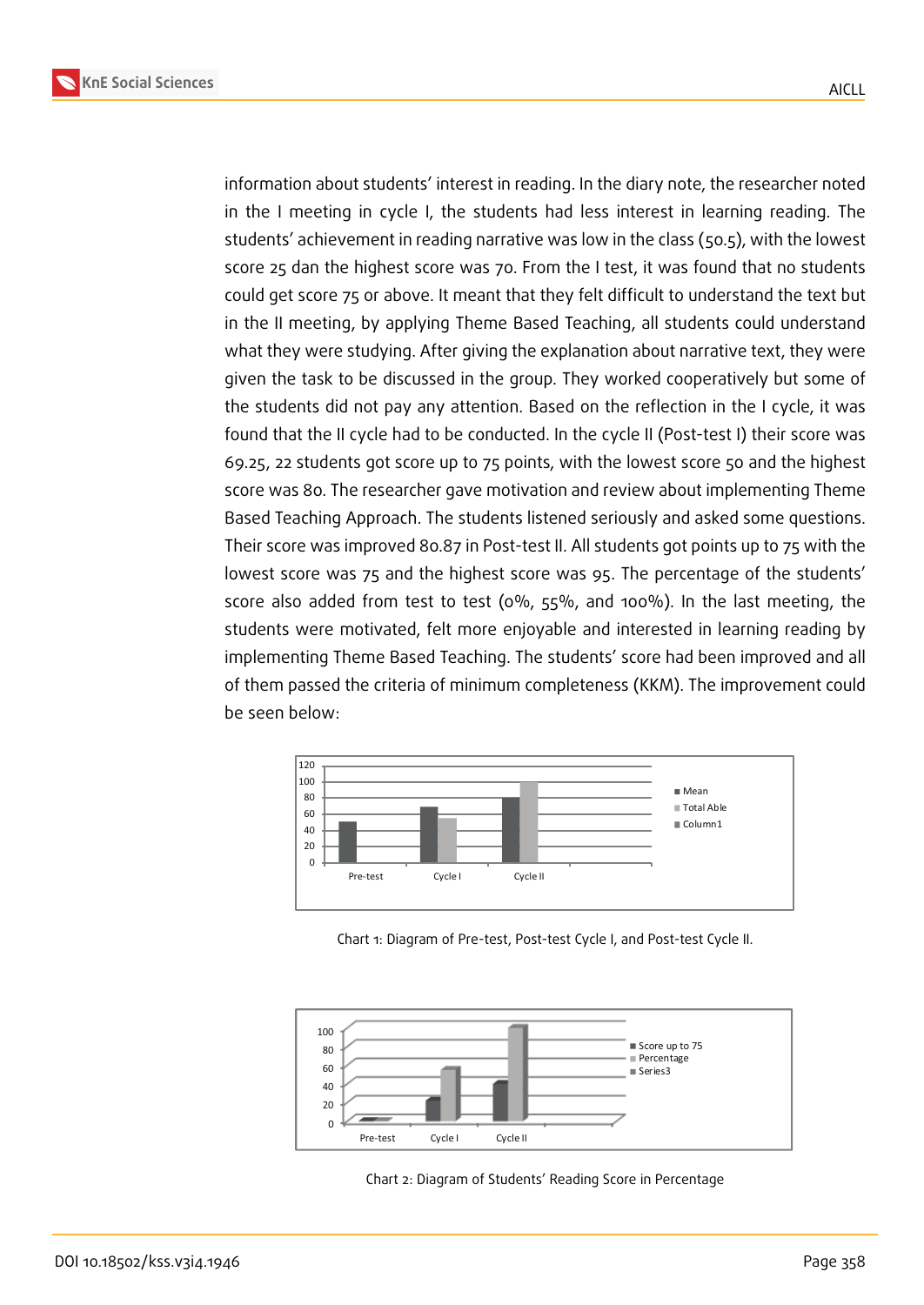

| Name of test         | Test I (Pre-test) | Test II (Cycle I) | Test III (Cycle II) |
|----------------------|-------------------|-------------------|---------------------|
| Lowest Score         | 25                | 50                | 75                  |
| <b>Highest Score</b> | 70                | 80                | 95                  |
| Mean (X)             | 50.5              | 69.25             | 80.87               |
|                      | 40                | 40                | 40                  |

Table 3: Comparison of the Students' Score in Three Comparison Test.

The different score between Pre-test, Cycle I, and Cycle II could be seen in the chart as follow:



Chart 3: Diagram of Students' Comparison Scores.

# **8. Conclusions**

The conclusion of this research showed that there was the improvement of students' achievement in reading narrative text through Theme Based Teaching Approach to the VIII grade students of SMP Tarbiyah Islamiyah Hamparan Perak. In the Pre-test, the mean of students' score was 50, the Post-test I was 69.25 and the Post-test II was 80.87. The Observation sheets and the interview sheets indicated that there was improvement in students' achievement in reading narrative text by using Theme Based Teaching Approach, learning teaching process was more relevant, and enhanced the students' ability to transfer the competencies and skills acquired in one context to other appropriate situations.

# **References**

- [1] Anderson, M. & Anderson, K. (2003). *Text types in English 2.* Sydney: Macmillan Education Australia PTY LTD.
- [2] Arikunto, Suharsimi. (2006). *Penelitian Tindakan Kelas*. Jakarta: BumiAksara.
- [3] Berry, C.F., & Mindes, G. (1993). *Planning a theme-based curriculum: goals, themes, activities, and planning guides for 4s and 5s*. Glenview, IL: Good Year Books.